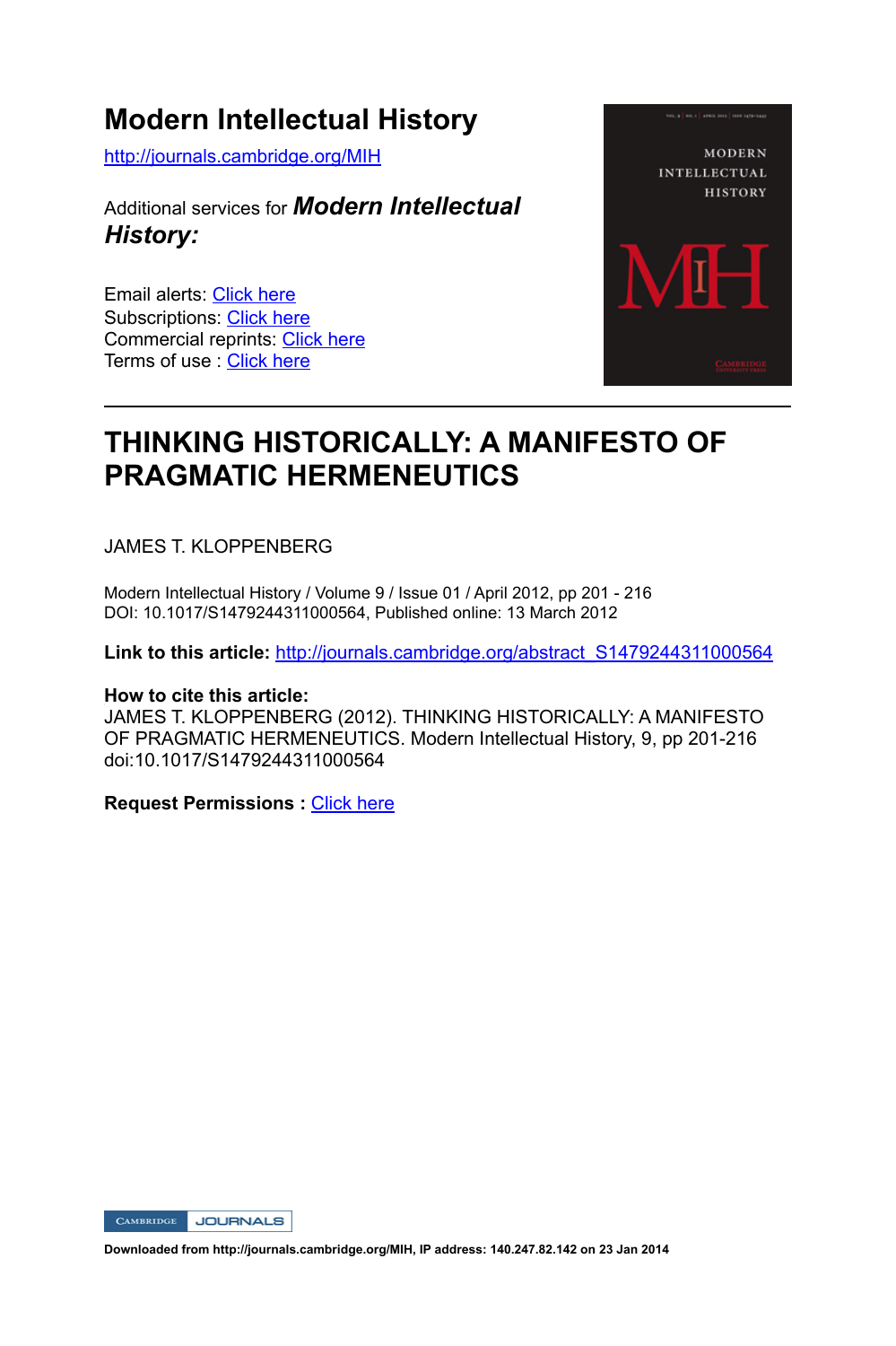# thinking historically: a manifesto of pragmatic **HERMENEUTICS**

#### james t. kloppenberg

Department of History, Harvard University E-mail: jkloppen@fas.harvard.edu

American intellectual history in the future will be embodied, embedded, and extended. Building on a sturdy foundation of past practices, intellectual historians will consolidate the advances of the last half-century and continue to study ideas articulated in multiple registers, by multiple historical actors, for multiple purposes.

Intellectual historians have been studying a widening range of texts through increasingly diverse techniques since the 1960s, but in practice most of them have deployed the method of pragmatic hermeneutics. That method originated in the late nineteenth- and early twentieth-century writings of Europeans such as Wilhelm Dilthey, Max Weber, and Jean Jaurès, and Americans such as James Harvey Robinson, Charles Beard and Mary Beard, and Carl Becker. Yoking archival research to their understanding that history is written in the present and for the present, these writers shared a commitment to producing history that, no matter how precisely it follows the evidence, inevitably reflects the concerns of the moment. They aimed to reconstruct the past with as much accuracy as possible and to address the needs and aspirations of their contemporary cultures as they understood them. Twenty-first-century inheritors of their legacy will extend both of those commitments by embracing past scholarly practices and incorporating new insights and technologies into historical writing.

Practitioners of hermeneutics see the need to connect parts and wholes, texts and contexts, the past and the present. They shift their focus from the text to the author and back, from the text to its genre and back, from the text to its many historical contexts and back, and from the text to the historian's own experiences and cultural frameworks. They also reject the chimera that historians can shed their skins to achieve timeless understandings of the past and accept the principle that awareness of their own historicity does not absolve historians of the responsibility to respect the integrity of the people who preceded them and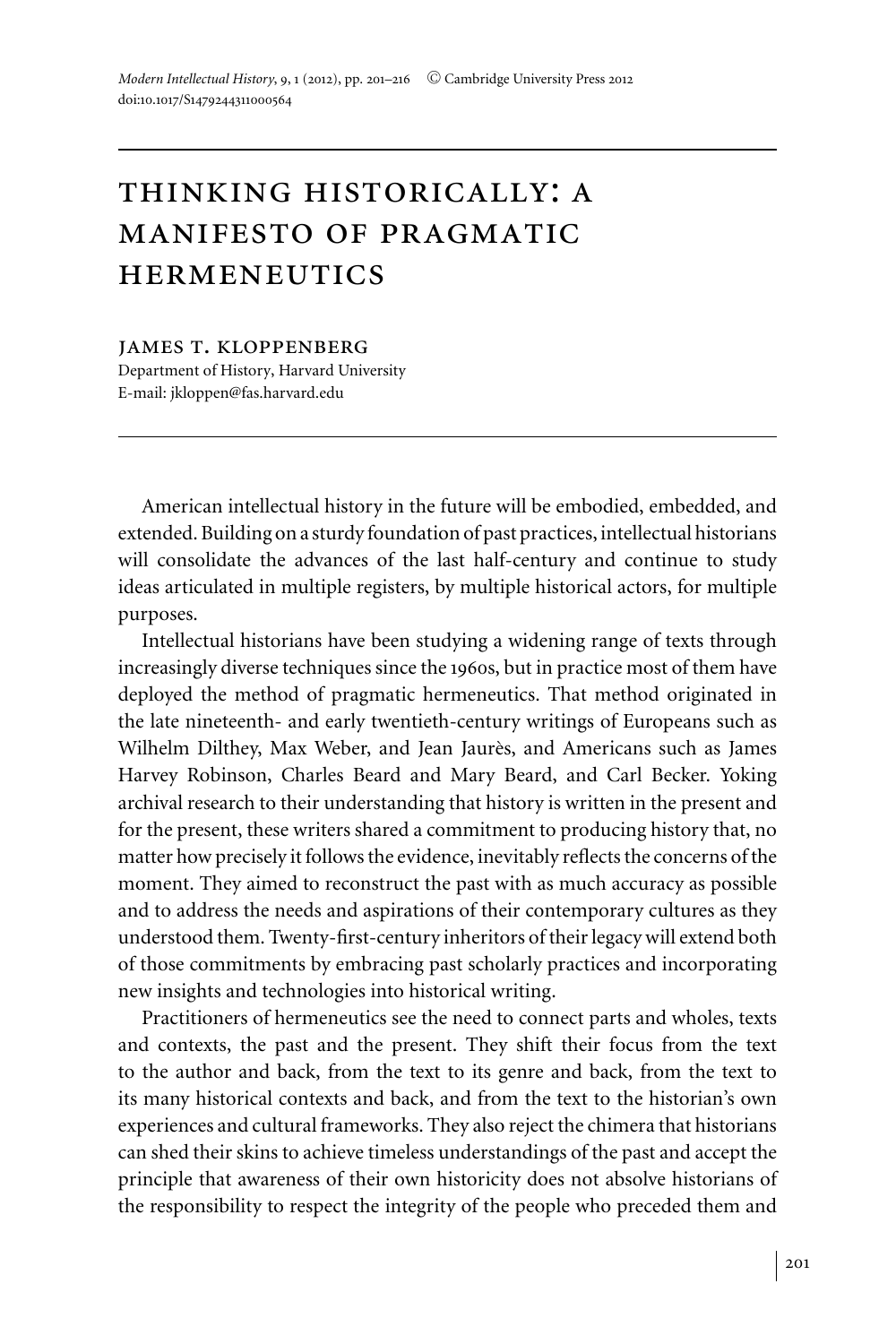the sources they left behind. Alert to the irretrievability and foreignness of the past, they see the need to bring the past into the present in order to provide both critical distance on the past and critical depth to the present. Thus the incessant movement of hermeneutics recapitulates the elusive presence of the past in the present and of the present in the past.

### embodied, embedded, and extended

If the overarching orientation of intellectual history is likely to remain as it has been for a century, the particular objects of study and precise techniques of inquiry will continue to evolve. Just as pragmatic hermeneutics uses the figure of hermeneutic circles to express the dynamic movement of the restless historian, so a series of concentric circles helps explain the diverse objects of analysis in intellectual history. Place a particular text at the center, and arrange around it an ever-widening set of circles that trace the contexts surrounding any text, whether it is a published work of philosophy or political theory, a diary entry or an anonymous pamphlet, an advertisement or a material object, such as a quilt or a sofa, in which numerous cultural currents collide.

Intellectual historians begin at that center, with that text, and work outward toward historical understanding. Different historians will concentrate their energies on different circles as a practical matter of research strategy. Some will study individual thinkers, others philosophical debates, others the texts produced by members of social movements, and others the circulation of ideas among ordinary people. But the broader discursive community of intellectual historians should encompass work in all of those circles, from the most minute to the most expansive. As David Hollinger put it decades ago, intellectual history should remain a commons where multiple discourses meet and mingle.<sup>1</sup>

## *Embodied*

Every text must be studied in relation to its author or authors, particular persons existing in a particular time and place, and interpreted as the embodiment of a particular set of practices and purposes. Ideas, as Vico and Spinoza argued and as intellectual historians understand them in the twenty-first century, never exist in the abstract. Even if we want to examine texts in relation to other texts, either earlier, contemporaneous, or later, we must acknowledge that every text came into being through a specific historical process and emerged and survived as a result of the actions of one or more individuals.

<sup>1</sup> David A. Hollinger, *In the American Province: Studies in the History and Historiography of Ideas* (Bloomington, 1985), p. 177.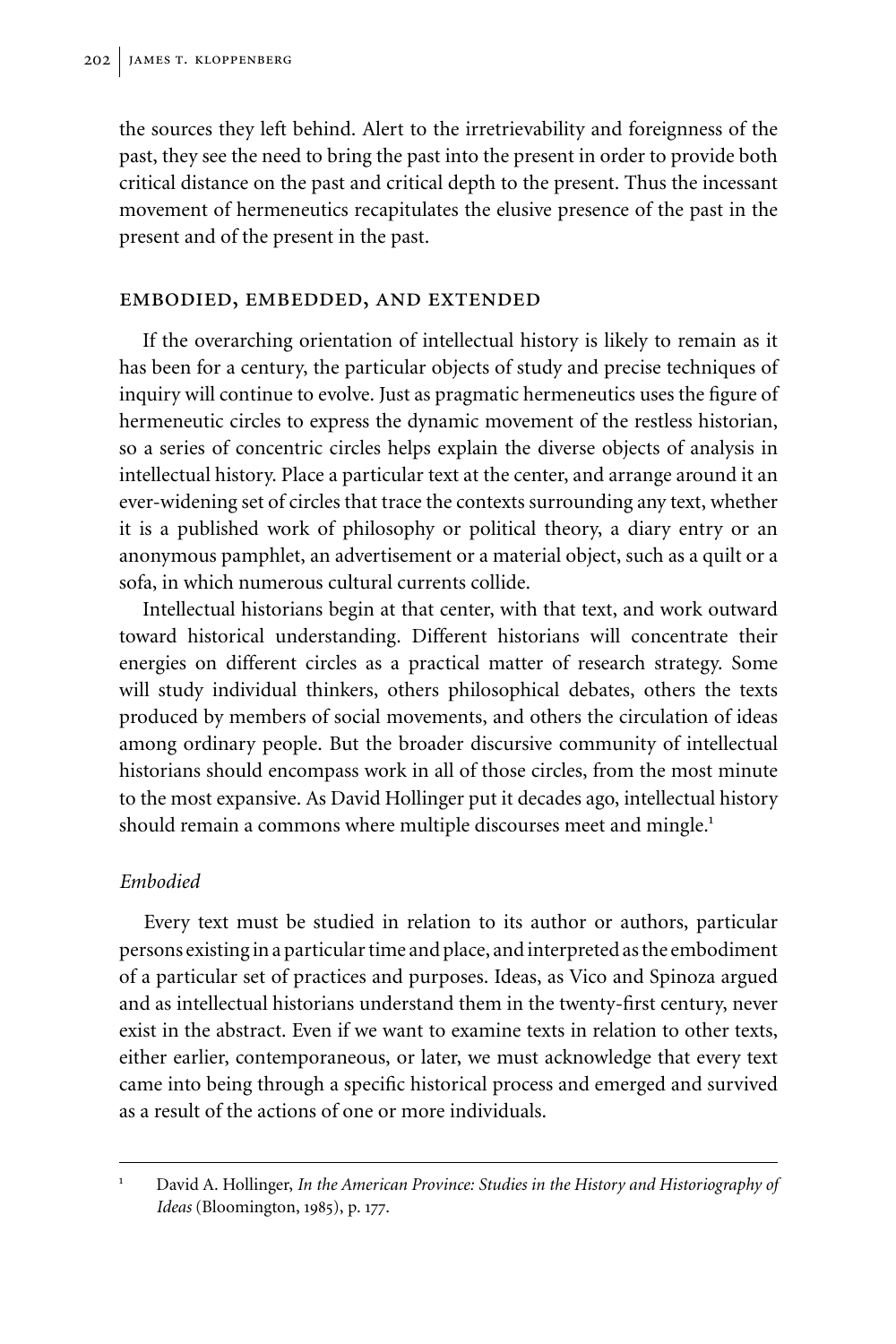For that reason producing new intellectual biographies matters. The Cambridge school originated with the work of Peter Laslett and John Dunn on Locke and matured with Quentin Skinner's and Richard Tuck's detailed studies of Hobbes. American intellectual historians, too, have shown the value of studying individual writers and their texts. Illustrations are so plentiful that merely listing and discussing the most distinguished examples from recent decades would fill this article.<sup>2</sup> Ever since Quentin Skinner's path-breaking methodological essays of the 1960s, identifying authorial intent has been among the aims of almost everyone interested in the historical study of ideas; detailed knowledge of the author's life and discursive communities is prerequisite to identifying what she meant to do in a particular text.<sup>3</sup>

Historians no longer study ideas apart from their authors and their multiple contexts. Even as the study of texts includes the physical persons who produced them—the authors whose embodied existence was responsible for the production of the texts being studied—so even those studies extend beyond the focus on individual authors to their interactions with their contemporaries and the complexities of textual interpretation. For decades critics have bashed Arthur Lovejoy's so-called "internalist" study of ideas. That aversion to studying disembodied ideas will and should persist; even Lovejoy himself rarely committed the sins of which he has been accused. He paid much closer attention to situating his "unit ideas" in their historical settings than his critics allege, and he explicitly urged contributors to the *Journal of the History of Ideas* to locate ideas in contexts.<sup>4</sup> Even though historians studying texts must interpret them as the work of particular historical persons, bodies in space and time, inhabiting contexts with multiple dimensions, the close analysis of difficult texts will remain an essential component of intellectual history. Textualists of various kinds, ranging from Morton White to Garry Wills, and from Dominick LaCapra to Martin Jay, have demonstrated the fruitfulness of patiently working through the difficult,

<sup>&</sup>lt;sup>2</sup> A sample of prize-winning intellectual biographies published recently includes Alan Brinkley, *The Publisher: Henry Luce and His American Century* (New York, 2010); Charles Capper, *Margaret Fuller: An American Romantic*, 2 vols. (New York,1992–2007); Eric Foner, *The Fiery Trial: Abraham Lincoln and American Slavery* (New York, 2010); David Levering Lewis, *W. E. B. DuBois*, 2 vols. (New York,1993–2000); George Marsden,*Jonathan Edwards: A Life* (New Haven, 2003); and Megan Marshall, *The Peabody Sisters: Three Women Who Ignited American Romanticism* (New York, 2005).

<sup>3</sup> Quentin Skinner, *Visions of Politics*, vol. 1, *Regarding Method* (Cambridge, 2002), vii: "If we are to write the history of ideas in a properly historical style, we need to situate the texts we study within such intellectual contexts and frameworks of discourse as enable us to recognise what their authors were *doing* in writing them."

<sup>4</sup> Arthur O. Lovejoy, "Reflections on the History of Ideas," *Journal of the History of Ideas* 1 (1940), 3–23.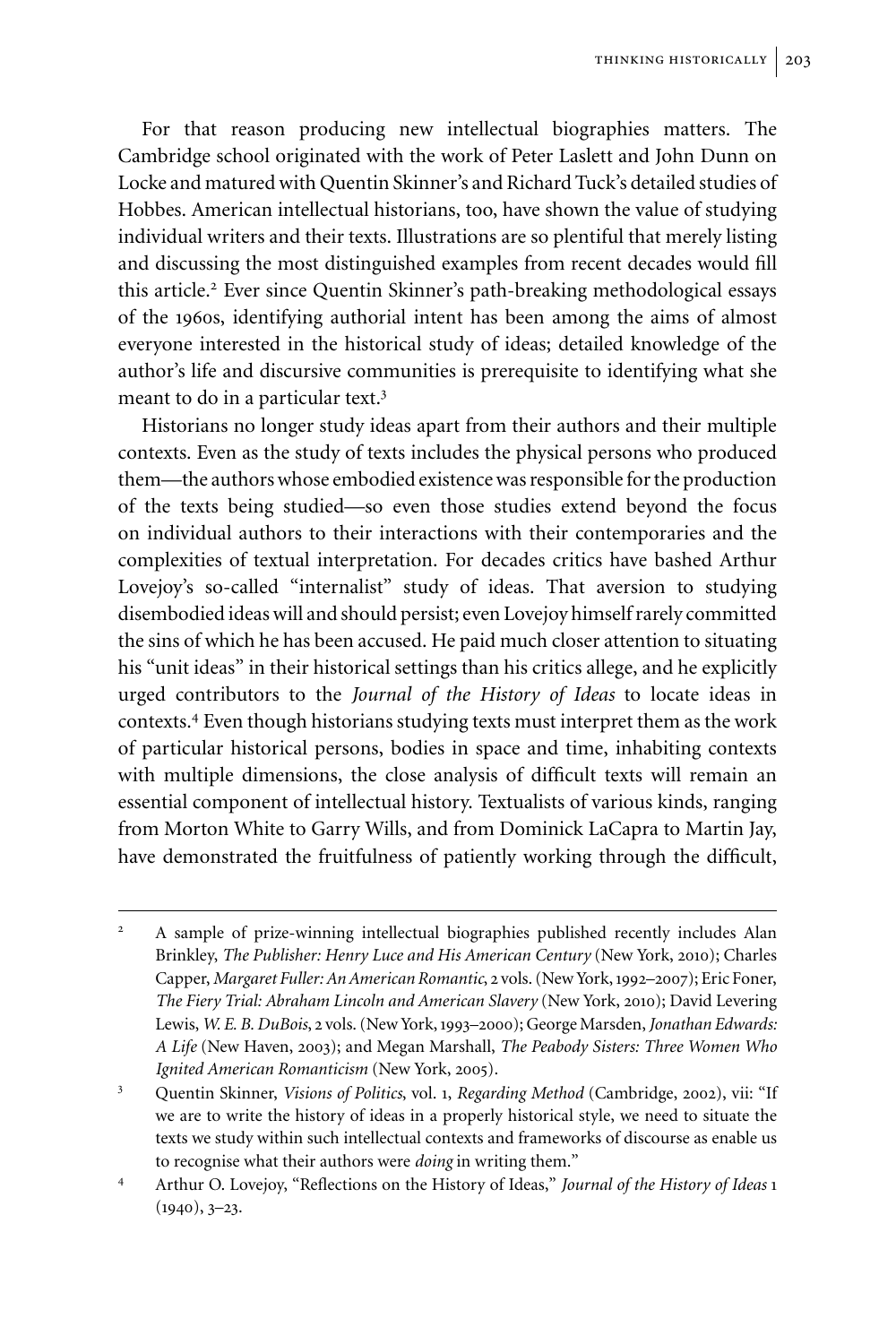sometimes paradoxical, and often multiple meanings embedded in complex texts<sup>5</sup>

Scholars associated with the Cambridge school have shown the value of piecing together the discursive communities within which the canonical texts of political theory first appeared. Unless we know what problems individual authors meant to solve, and the conversations in which they took part, we cannot grasp the historical meaning of individual texts. Laslett and Dunn successfully exhumed John Locke's treasonous intent in writing *Two Treatises of Government* centuries after the texts appeared. Their sleuthing also demonstrated why historians should attend not only to what authors meant to say but also to the myriad ways in which texts can be and have been misread. Readers entirely innocent of authorial intent sometimes project meanings onto texts that can exert a powerful influence demonstrably different from those intended by their authors.

American historians know what meanings can be masked by an overly narrow focus on authors' intentions. Annette Gordon-Reed's path-breaking work on the Hemings family has shown that Thomas Jefferson's passionate denunciations of slavery in his *Notes on the State of Virginia* took on different meanings several times, not only when Jefferson began his relationship with Sally Hemings but also when their children were growing up at Monticello and when understandings of their children's ancestry diverged between white and black communities in the nineteenth century. Other, less volcanic, shifts in meaning have also been identified in recent scholarship. James Madison considered himself a friend of democracy, and Woodrow Wilson envisioned both his domestic policy and his plan for a League of Nations as manifestations of the moral philosophy of William James, but neither author's intent was apparent to his contemporaries or to the first few generations of commentators.<sup>6</sup> Although identifying authors' intended meanings remains an important objective for intellectual historians, it hardly exhausts the range of meanings that matter to historical understanding.

Not only the embodiment of ideas in persons and historical contexts but awareness of the body itself has become one of the most central preoccupations of intellectual history in recent decades. Whereas scholars studying writers and texts once overlooked questions of race and gender, such considerations have become essential dimensions of intellectual history. The particularity of producers and

<sup>5</sup> On the continuing usefulness of some now less fashionable insights from the linguistic turn see Gabrielle M. Spiegel, "The Task of the Historian," *American Historical Review* 114 (2009), 1–15.

<sup>6</sup> Annette Gordon-Reed, *The Hemingses of Monticello: An American Family* (New York, 2008); Lance Banning, *The Sacred Fire of Liberty: James Madison and the Founding of the Federal Republic* (Ithaca, 1995); and Trygve Throntveit, *Power without Victory: Woodrow Wilson and the American Internationalist Experiment* (Chicago, forthcoming).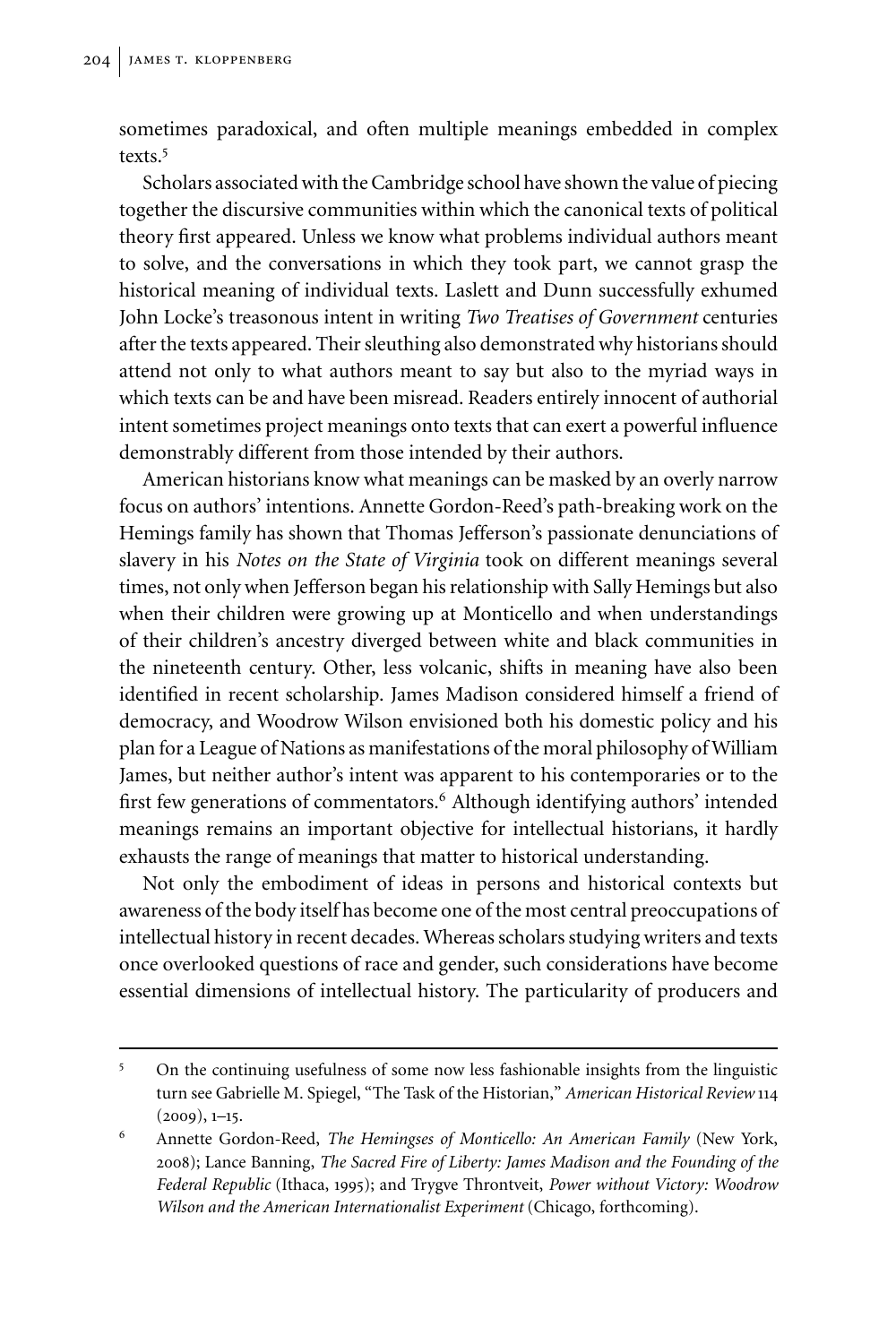consumers of texts now includes their physically as well as culturally marked bodies. Inasmuch as the textual evidence will allow access to writers' and readers' emotional lives, the study of the passions—even if no longer likely to be filtered through Freudian lenses—will remain a dimension of intellectual history worth scholars' attention.<sup>7</sup>

## *Embedded*

The meanings of historical texts, even when those meanings are specifically restricted to particular times and discursive communities, remain problematical. The distinction I am drawing between embodiment and embeddedness should thus be understood as a heuristic device, the first calling attention to the physical bodies of individuals, the second to the multiple forms of embeddedness that interest historians who examine ideas. Studies of reception, reader response, and the multiple meanings of complex texts have shown that identifying the precise historical meanings of texts is very hard work. The history of the book, originating in France and quickly imported to America, has enriched and complicated intellectual historians' understanding of the role of ideas in history. Controversies over the relative significance of familiar Enlightenment authors and the clandestine literature of mid-eighteenth-century France have illuminated the difficulty of pinning down the precise meanings readers took from the materials they read.<sup>8</sup>

American history, no less than French history, has been transformed by the history of the book. Bernard Bailyn's seminal *Ideological Origins of the*

<sup>7</sup> A few recent examples include David Martinez, ed., *The American Indian Intellectual Tradition: An Anthology of Writings from 1772 to 1972* (Ithaca, 2011); Maureen Konkle, *Writing Indian Nations: Native Intellectuals and the Politics of Historiography, 1827–1863* (Chapel Hill, 2004); Steven Conn, *History's Shadow: Native Americans and Historical Consciousness in the Nineteenth Century* (Chicago, 2004); Adolph Reed Jr, and Kenneth W. Warren, eds., *Renewing Black Intellectual History: The Ideological and Material Foundations of African American Thought* (Boulder, CO, 2010); Rosemaire Zagarri, *Revolutionary Backlash: Women and Politics in the Early American Republic* (Philadelphia, 2007); Mary Kelley, *Learning to Stand and Speak: Women, Education, and Public Life in America's Republic* (Chapel Hill, 2007); and Caroline Winterer, *The Mirror of Antiquity: American Women and the Classical Tradition, 1750–1900* (Ithaca, 2007).

<sup>8</sup> Compare Robert Darnton, *The Forbidden Best-Sellers of Eighteenth-Century France* (New York, 1995); *idem*, *Poetry and the Police: Communication Networks in Eighteenth-Century Paris* (Cambridge, 2010); Roger Chartier, "Do Books Cause Revolutions?" in *idem*, *The Cultural Origins of the French Revolution*, trans. Lydia G. Cochrane (Durham, NC, 1991), 169–97; and the recent symposium "What Was the History of the Book?", with contributions by Bill Bell, Darnton, Chartier, Peter Burke, and David D. Hall, in *MIH* 4 (2007), 491–544.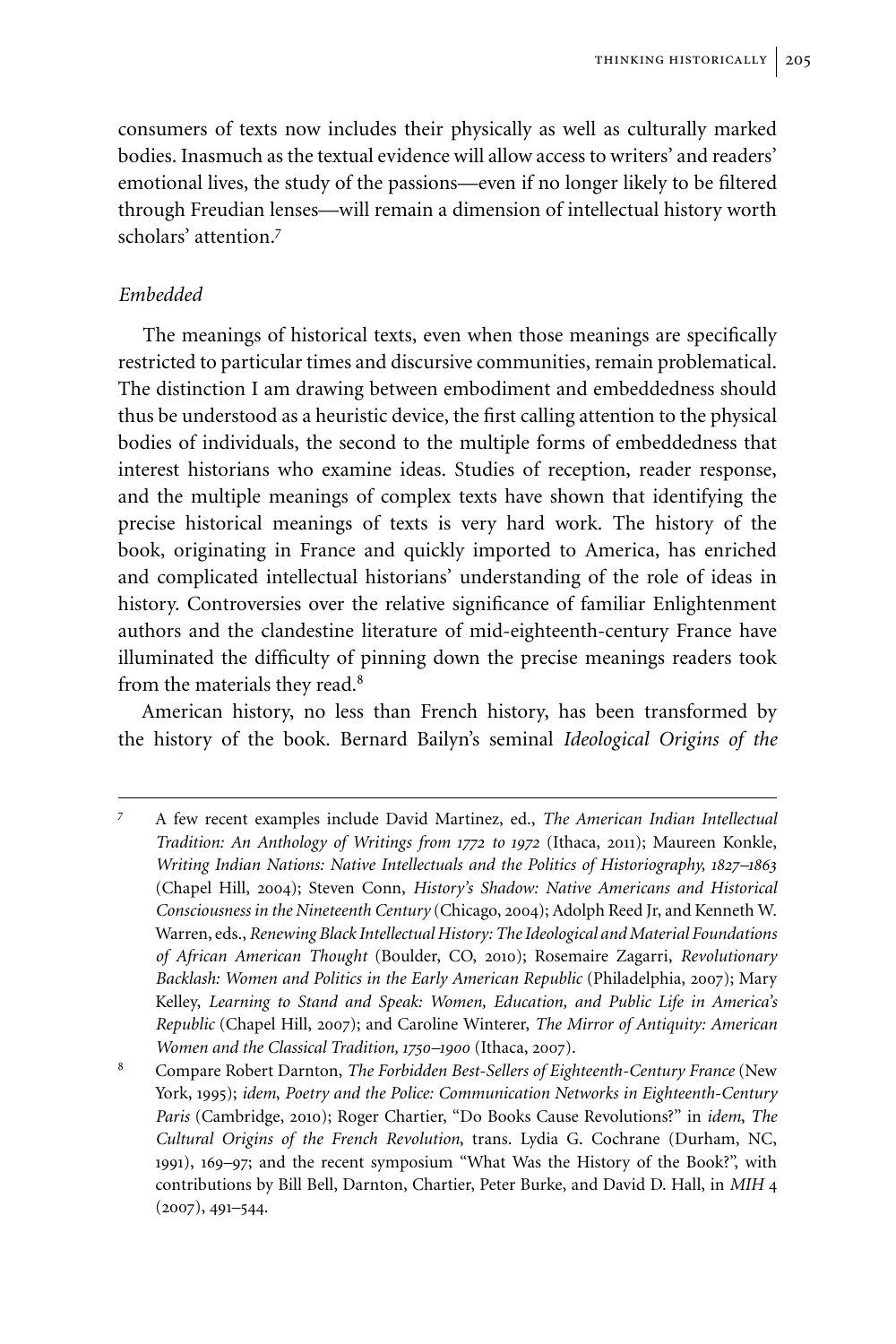*American Revolution* (1967) acknowledged the importance of long-recognized sources such as the Bible and American religious traditions, the Classics, familiar Enlightenment texts from Locke through Rousseau, and English common law. But Bailyn introduced a new element into historians' calculations by looking at the understudied colonial pamphlets inspired by the English dissenting Whig tradition. If the resulting squabbles over the relative importance of religious, classical republican, and liberal ideas sometimes veered toward nominalism, spirited investigations of American writers' multiple sources enriched and complicated our historical understanding. The quantitative data gathered by David Lundberg and Henry May underpinned May's argument, in *The Enlightenment in America* (1976), concerning several distinct forms and stages of Enlightenment. Although many European as well as American historians have tried (and are still trying) to identify a single strand of the Enlightenment as dominant, older works such as Bailyn's and May's remain useful precisely because their emphasis on publishing and reading practices called attention to the diversity and dynamism of the ideas under consideration.

Valuable as these early efforts remain, in recent decades the history of print culture in America has come of age. The publication in 2009 of the fifth and final volume of *A History of the Book in America*, a multi-author study spearheaded by series editor David D. Hall, brings to completion the first wave of studies paying sustained attention to the production, distribution, circulation, and reception of texts of all kinds. Although the cultural standing of the book itself changed as a result of the technological innovations that occurred during the decades it took to produce this monumental work, these five volumes testify to the transformative effect of focusing on the ways in which texts come to the attention of readers and the multiple ways in which they are read.<sup>9</sup>

Other scholars have looked to other forms of embeddedness in their studies of ideas. By examining five different interpretations of Jonathan Edwards's *An Humble Inquiry* (1750), David D. Hall convincingly demonstrated Chartier's point about the difficulty historians inevitably encounter in pinning down meanings.<sup>10</sup> By combing the records of publishers as well as the marginal notations left by one reader of Locke, Eric Slauter has shown the difficulty of determining how many Americans read John Locke's *Second Treatise* in the 1770s and what they made of it, and has suggested that we acknowledge the role of the Revolution in "making" books instead of assuming that books made the Revolution.<sup>11</sup>

<sup>9</sup> David D. Hall *et al.*, eds., *The History of the Book in America*, 5 vols. (Chapel Hill, 2007–9).

<sup>10</sup> See *The Works of Jonathan Edwards*, vol 12, *Ecclesiastical Writings*, ed. David D. Hall (New Haven, 1994), pp. 80–85.

<sup>&</sup>lt;sup>11</sup> Eric Slauter, "Reading and Radicalization: Print, Politics, and the American Revolution," *Early American Studies* 8/1 (2010), 5–40.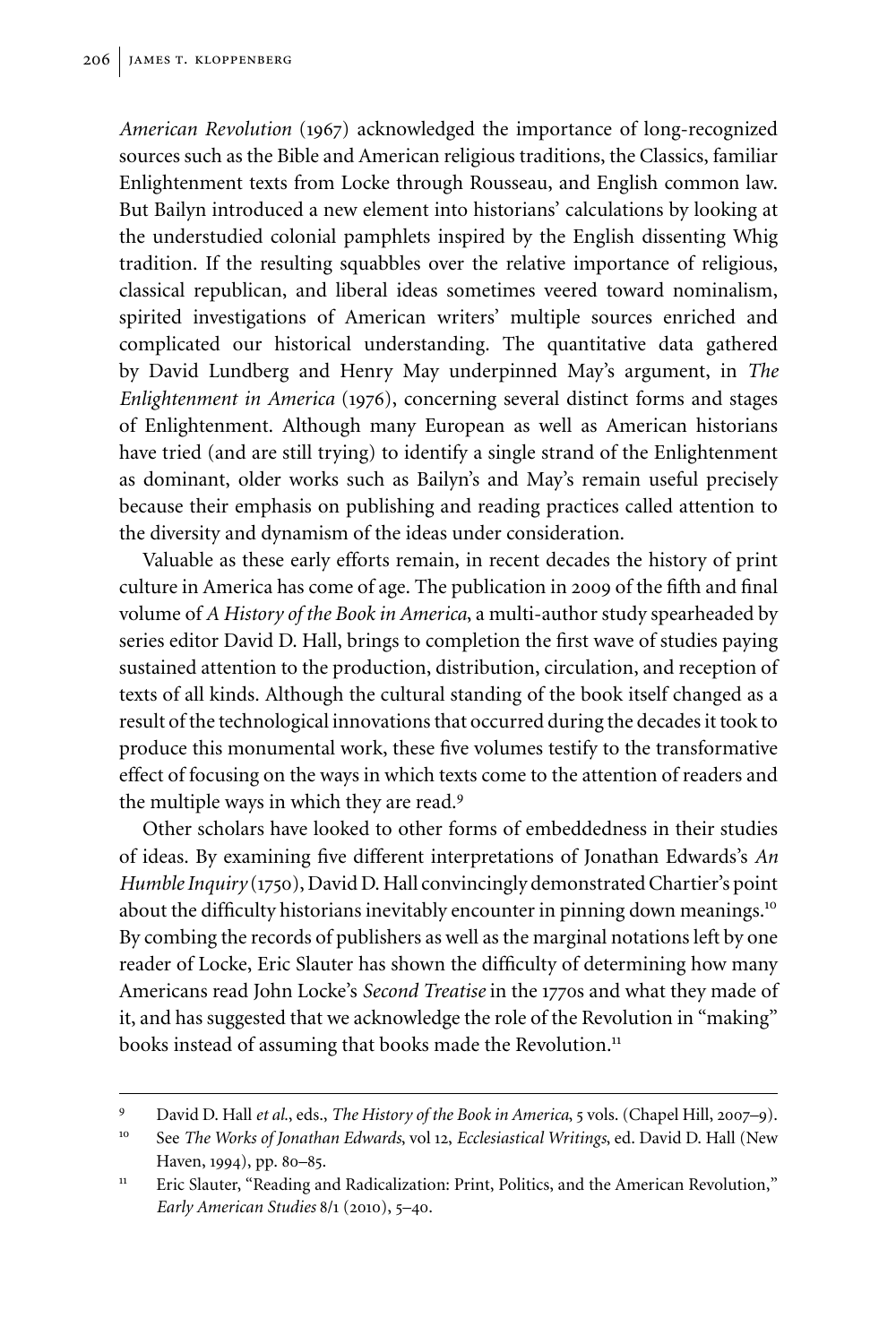Jennifer Ratner-Rosenhagen's forthcoming study *American Nietzsche* shows how passionately American readers responded to Nietzsche's writings—and just how inconsistent their interpretations were. Showing that the same text can have different effects on different readers, Chartier challenged Darnton's strong reading concerning the subversive force of forbidden books in old-regime France. Scholars such as Hall and Slauter have followed in that tradition. Ratner-Rosenhagen has fleshed out such objections even more fully by demonstrating, not only from the uses to which American writers put Nietzsche but also from letters written by Americans to Nietzsche's sister, the wildly variable impact of Nietzsche's radical antifoundationalism in America.<sup>12</sup>

A different and equally important form of embeddedness comes into focus when intellectual historians shift their gaze from the diffusion or reception of ideas to the institutional matrix from which texts emerge and the discursive communities of which they become a part. Descended from the union of Karl Mannheim's sociology of knowledge and the work of Pierre Bourdieu, historians operating at the border of science studies have shown how particular disciplinary cultures in the modern academy have shaped scholars' research and reading, writing, and teaching. Because such work sometimes risks reducing the meaning of ideas to the circumstances of their production, historians influenced by the more radical strands of science studies should heed the recent advice of Lorraine Daston to pay as much attention to the texts themselves as to the contexts of institutionalization and professionalization.<sup>13</sup>

One further illustration of the embeddedness of intellectual history is the rapid growth of legal history, where ideas and power collide head-on. From the study of the origins of American constitutionalism, to the study of legal theory and institutions, to the study of case law, in legal history ideas come together with competing economic, political, and social forces. Given the proliferation of joint PhD–JD programs in leading universities, such work is likely to become increasingly prominent.

<sup>12</sup> Jennifer Ratner-Rosenhagen, *American Nietzsche* (Chicago, 2012); see also Martin Woessner, *Heidegger in America* (Cambridge, 2011); and Caroline Winterer, *The Culture of Classicism: Ancient Greece and Rome in American Intellectual Life, 1780–1910* (Baltimore, 2002).

<sup>&</sup>lt;sup>13</sup> See, for example, Jamie Cohen-Cole, "Cold War Salons, Social Science, and the Cure for Modern Society," *Isis* 100 (2009), 219–62; David C. Engerman, Nils Gilman, *et al.*, eds., *Staging Growth: Modernization, Development, and the Global Cold War* (Amherst, 2003); Joel Isaac, *Knowledge by Design: Crafting the Human Sciences in Modern America* (Cambridge, 2012); Andrew Jewett, *To Make America Scientific: Science, Democracy, and the University before the Cold War* (Cambridge, 2012); Rebecca Lemov, *World as Laboratory: Experiments with Mice, Mazes, and Men* (New York, 2006); and cf. Lorraine Daston, "Science Studies and the History of Science," *Critical Inquiry* 35 (2009), 798–813.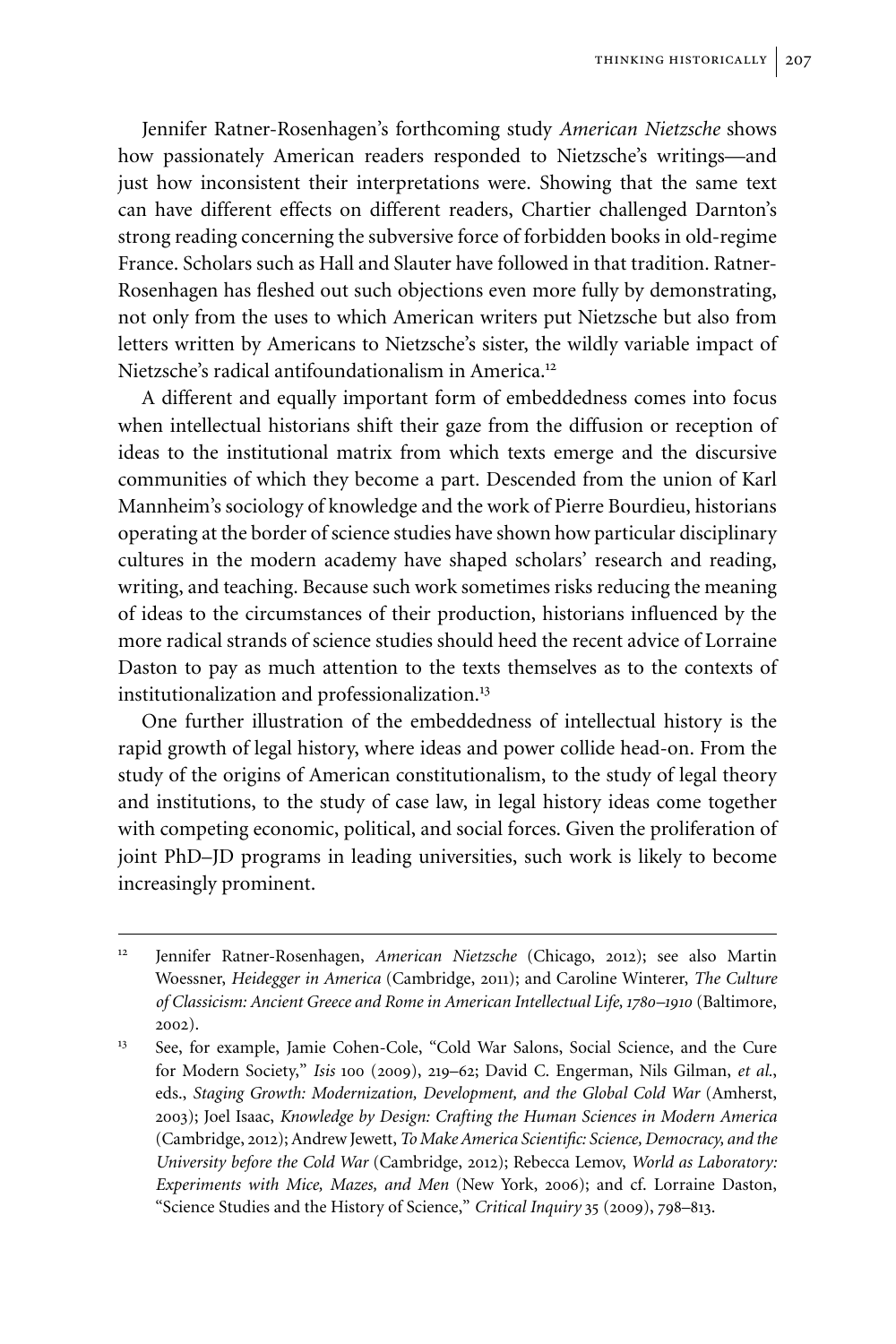#### *Extended*

American intellectual history will continue to expand in all directions, down and up and across. Many courses taught in mid-twentieth-century American universities bore the name that Arthur Schlesinger Sr, assigned to his Harvard lecture course, Social and Intellectual History. Most mid-century books in the field, including those by Vernon Louis Parrington, Merle Curti, Henry Steele Commager, and Ralph Henry Gabriel, treated ideas in relation to socioeconomic and political history. In the wake of World War II, many American historians joined the national crusade to explain (and often, although not always, to celebrate) the distinctiveness of the newly mature civilization that most Americans credited with having rescued the world from totalitarianism. Many creative minds of that mid-century generation of scholars, including David Potter, Daniel Boorstin, Louis Hartz, Henry Nash Smith, Leo Marx, and Richard Hofstadter, tried to tease the keys to the nation's history from the texts of its most notable writers. Although hardly blind to the tensions in American history, these writers' emphasis on supposedly shared ideas and values fell from favor when but briefly submerged conflicts bubbled back to the surface in the 1960s.

The new social history changed intellectual history forever. No longer could historians blithely characterize ideas or experiences as "American." In the wake of detailed studies devoted to specific towns and communities and particular groups of women and men with distinct ethnoracial and class identities, generalizations would now be hard-won. Despite their champions' crusading spirit, as Ellen Fitzpatrick has shown in *History's Memory* (2002), such studies marked a return to American historians' practices at the turn of the twentieth century rather than an innovation. But history from the bottom up brought a shift in focus away from elites of all sorts—economic, political, social, and intellectual—and the commitment to studying ordinary people assumed an ideological as well as a methodological character.

Within a generation many social historians had shifted their attention from quantitative analysis to interpretations of meaning. That change brought renewed attention to the techniques traditionally employed by intellectual historians, but now that attention was being lavished on texts of a different kind: diaries, court records, and the minutes of the meetings of labor unions and organizations devoted to social protest. Some intellectual historians applauded that shift of emphasis, observing with William Bouwsma that "we're all intellectual historians now," but many historians engaged in these studies resisted the embrace and chose to designate themselves cultural historians.

The tendency to use the methods of intellectual history to explore the thought worlds of Americans whom many erstwhile social historians refuse to characterize as "intellectuals" will surely accelerate in the coming decades. A rising generation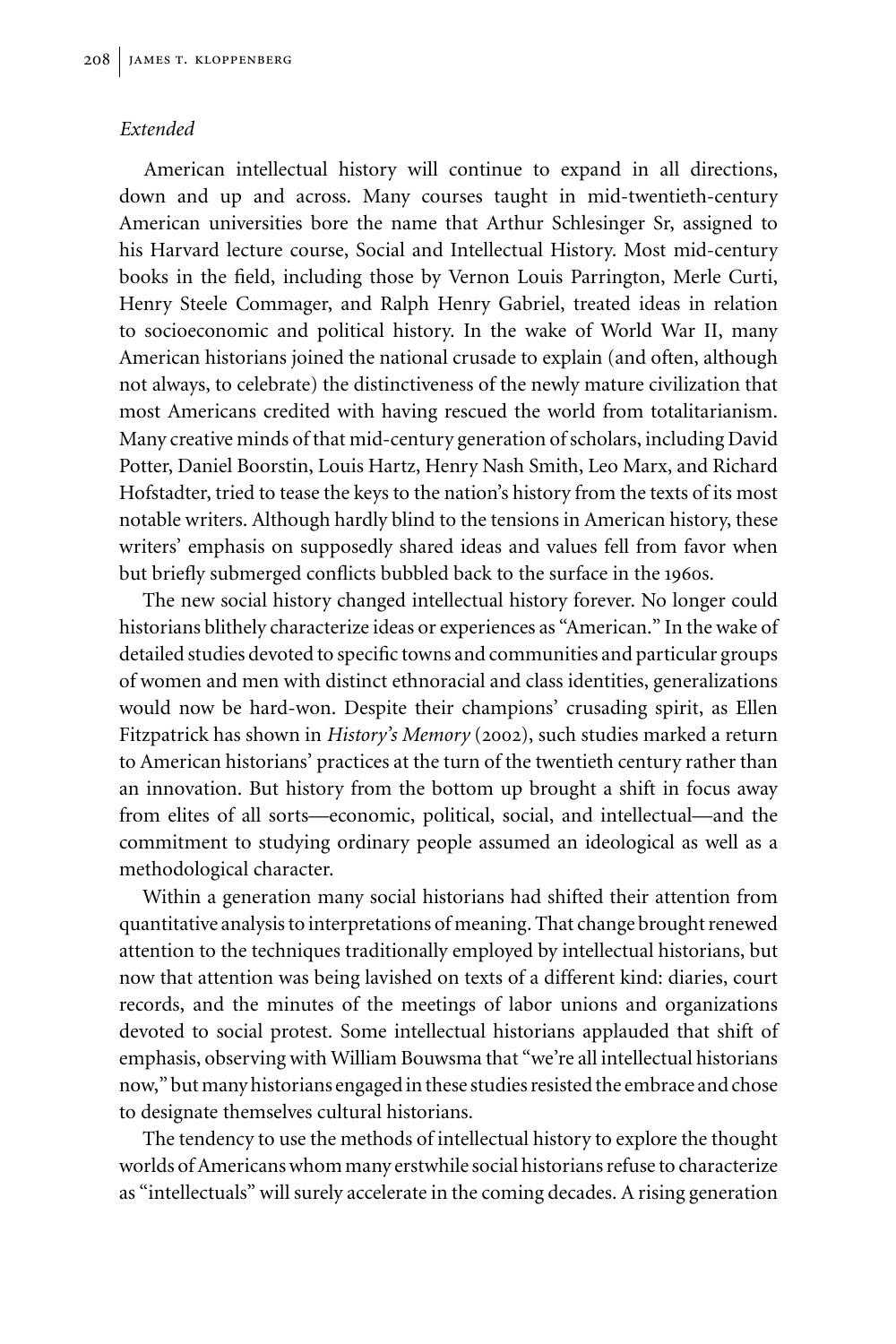of scholars will continue to probe an increasingly eclectic array of sources to answer not only questions concerning who did what to whom but what the interaction meant to everybody involved. Whether the results are called intellectual, social, cultural, or political history makes no difference. The proof will be in the writing.<sup>14</sup>

Consider Wendy Wall's recent study *Inventing the American Way: The Politics of Consensus from the New Deal to the Civil Rights Movement* (2008). Wall draws on the writings of intellectuals such as the journalist Louis Adamic, the anthropologist Margaret Mead, and the Swedish social scientists Alva Myrdal and Gunnar Myrdal. She also uses the records of the Chamber of Commerce, the National Association of Manufacturers, and the CIO. Illuminating the struggle waged over the American future at the end of World War II, Wall demonstrates the strategies conservatives employed to define the "American Way" in terms of competition between free individuals seeking prosperity rather than cooperation among equal communities seeking justice. Is *Inventing the American Way* an example of intellectual, cultural, political, social, or economic history? Yes.

Intellectual history is already extending into domains often associated with social or cultural history, such as everyday life and the rituals and festivals that punctuate it. Scholars are exploring phenomena as diverse as the history of corporations and the history of jazz, along the way uncovering the ideas that inspired the creators, the critics, and those who became part of the nation that proved so hospitable to both American forms of improvisation. The pioneers who created these hybrid cultural forms not only generated new sources of profit and new practices that many scholars have studied, they also inspired commentaries, formal and informal, that likewise merit analysis.<sup>15</sup> In short, as the scope of social history expands to encompass the interpretation of cultural meanings and intellectual history extends from the highly educated to the realm of social protest movements and eventually to the texts produced by bloggers and tweeters, the distinction between social history, cultural history, and intellectual history will become increasingly blurred if not entirely erased.

Yet differences of focus and differences of emphasis will inevitably remain, as two recent works on the United States Constitution illustrate. Alison LaCroix's *The Intellectual Origins of American Federalism* (2011) pays close attention to earlier explorations of the idea of federalism stretching from the ancient world to the eighteenth century. Although she never denies the importance of the

<sup>&</sup>lt;sup>14</sup> See Emma Rothschild's introduction to the forum "The Idea of Sustainability," with essays by Paul Warde, Alison Frank, and Rothschild, in *MIH* 8 (2011), 147–51.

<sup>15</sup> See, for example, John Micklethwait and Adrian Wooldridge, *The Company: A Short History of a Revolutionary Idea* (New York, 2003); and Daniel Belgrad, *The Culture of Spontaneity: Improvisation and the Arts in Postwar America* (Chicago, 1998).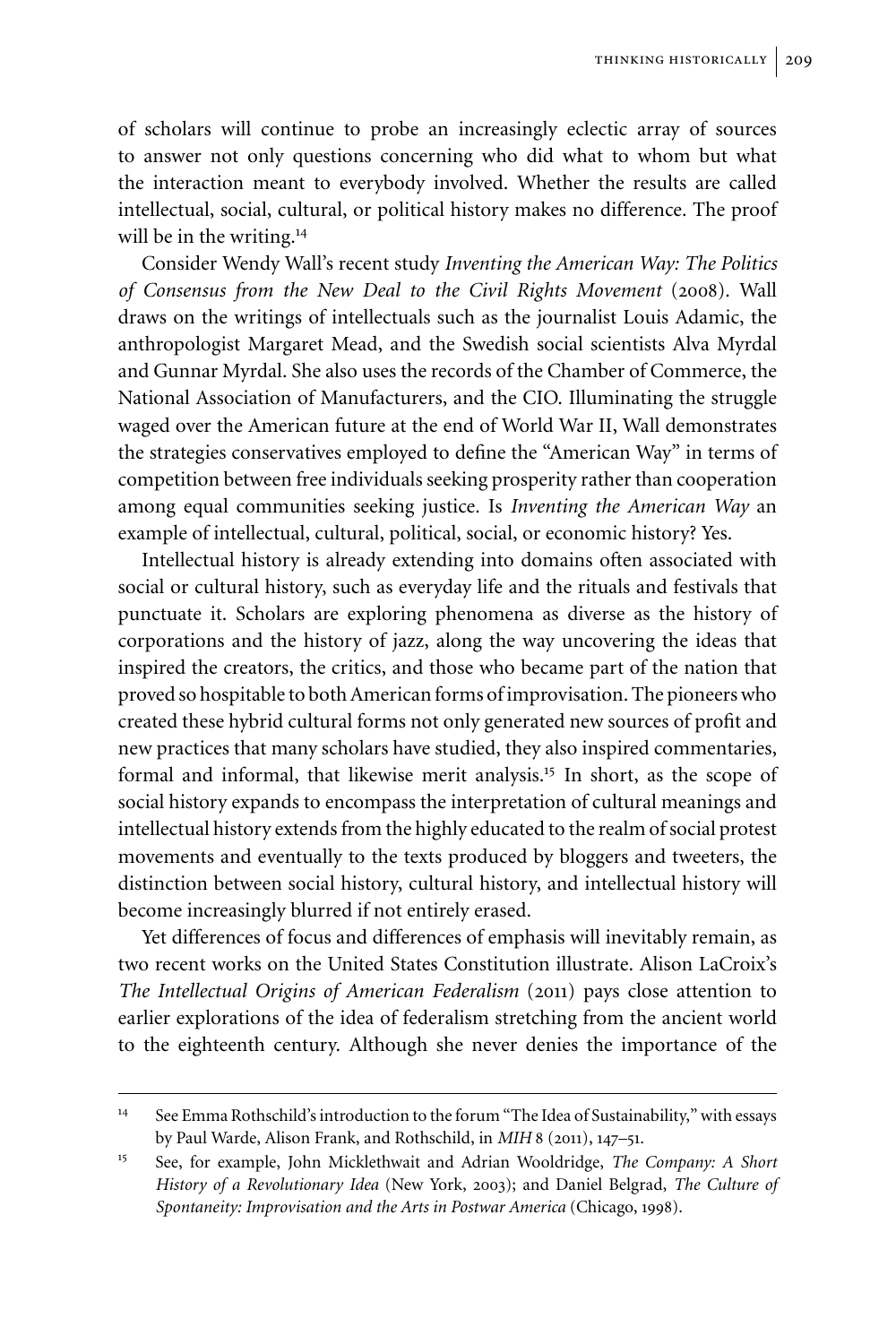American experience with town and colonial government as a crucial component in the story, LaCroix concentrates on the development of ideas.

Pauline Maier's *Ratification: The People Debate the Constitution, 1787–1788* (2010), by contrast, is the most detailed study to date of the debates sparked by the Constitutional Convention. Maier does not delve into Madison's immersion in the writings of Scottish common-sense philosophers or earlier thinkers who wrestled with various concepts of federalism, issues that engage LaCroix. Nor does Maier explore the significance of James Wilson's reliance on Rousseau's *Social Contract* when writing the most influential speeches given in Pennsylvania in the debates over ratification. I consider those issues crucial for understanding both Madison and Wilson.<sup>16</sup>

Yet Maier does provide an admirably careful study of the formal debates in all the state ratifying conventions and the informal wars of words waged in newspapers, pamphlets, and books. Based on the twenty-one volumes of *The Documentary History of the Ratification of the Constitution*, Maier's *Ratification* brings together the writings of familiar figures and the largely unknown words of ordinary Americans who gathered in town meetings and expressed their ideas in local newspapers. Just as Maier had uncovered the sources of Jefferson's Declaration of Independence in *American Scripture* (2007), illuminating the prototypes written in local, county, and colony-wide assemblies, so in *Ratification* she examines popular debates over the rules by which the nation would be governed. Is Maier's study an example of intellectual, social, cultural, or political history? Yes.

As intellectual historians extend their reach to meet those social historians working from the bottom up, and vice versa, American historians find themselves returning to one of the field's earliest interests, the history of religion. Samuel Miller's *A Brief Retrospect of the Eighteenth Century* (1803), often cited as one of the first works of American intellectual history, tried to reconcile Enlightenment rationalism with his devout Presbyterianism. In the middle of the twentieth century Perry Miller rigorously examined the transformation of Puritan theology. Although his grandest claims for the cultural significance of New England preachers may seem overstated, Miller's commitment to the "life of the mind" helped establish American intellectual history as a distinct field of study.

Now that the long-awaited coming of secularization appears again to have been deferred, this time perhaps indefinitely, scholars are returning to the study of religion in all its forms. Intellectual historians will continue to cover this expansive terrain from the abstractions of theology to the everyday practices of preachers. More detailed studies of religious communities likewise illuminate Americans' animating ideas and ideals, from Jason Maloy's and David D. Hall's recent studies

<sup>&</sup>lt;sup>16</sup> See James T. Kloppenberg, *Tragic Irony: Democracy in European and American Thought* (forthcoming), chap. 8.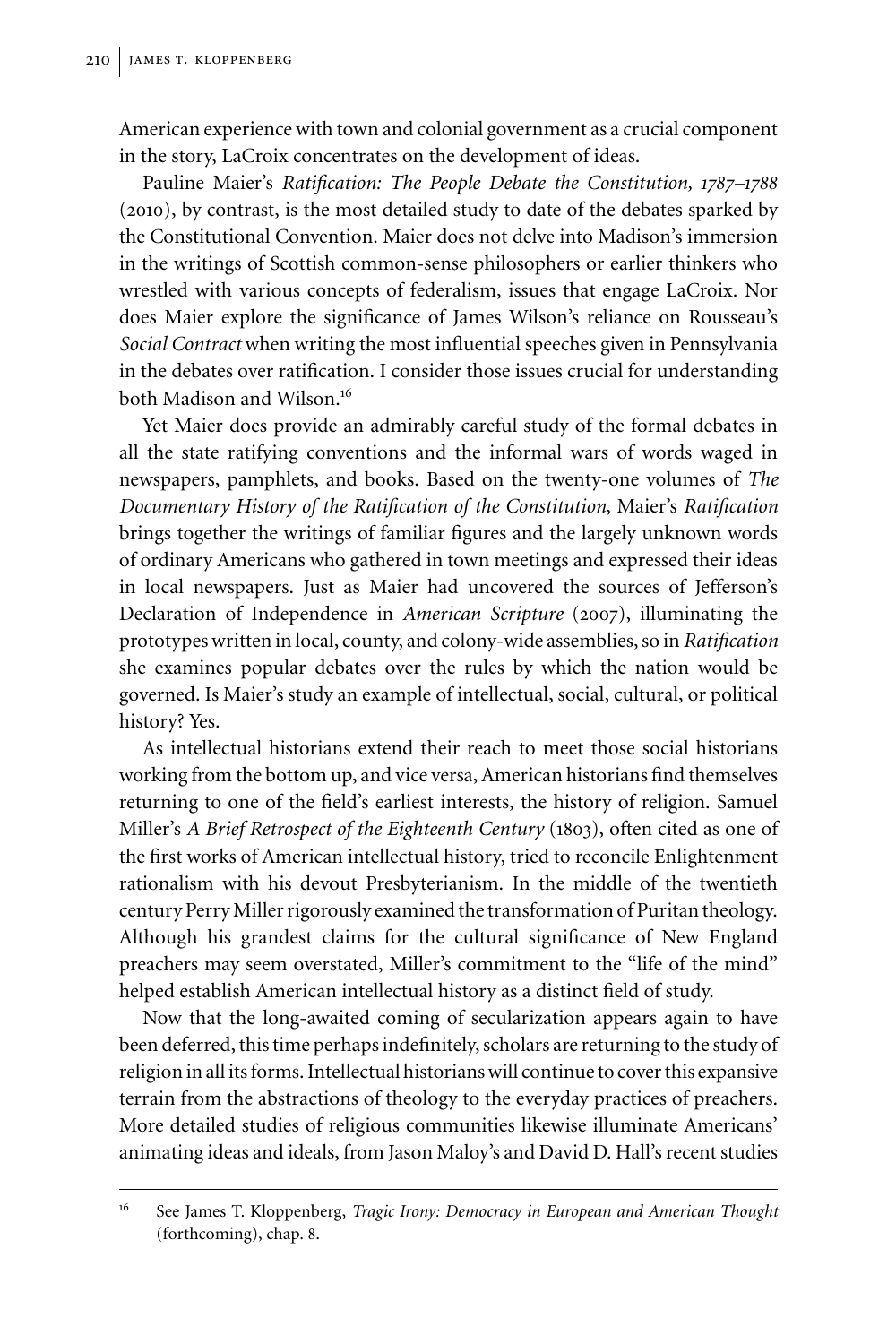of the Puritans' political ideas to the explosion of studies on late twentiethcentury evangelicalism. Studies of missionaries, from Katharine Gerbner's work on eighteenth-century Moravians and slavery to David Hollinger's study of how missionary children transformed twentieth-century American scholarship, and studies of the ways in which American conservatives continue to rally supporters on the basis of their religious commitments, such as Bethany Moreton's prizewinning study *To Serve God and Wal-Mart*(2009), make clear the reasons why we cannot understand what people do unless we examine the reasons they themselves offer.

The scope of American intellectual history will continue to extend from low to high, from concrete practices to abstract doctrines, and, as it always has, beyond the nation's borders. Since the eighteenth century, scholars have studied American thought in relation to its European roots. That tradition persists in multiple forms. Studies of émigré intellectuals, from James Wilson and Tom Paine to Hannah Arendt and Leo Strauss, and of Americans transformed by travel, from Benjamin Franklin, Thomas Jefferson, and William James to W. E. B. Du Bois, Josephine Baker, and James Baldwin, continue to proliferate.<sup>17</sup> The scope is widening, with studies that link Americans to the Middle East, Russia, South Asia, and Africa further complicating understandings of American writers' "native ground." Such extensions of American intellectual history will themselves be embedded now that the "spatial turn" has alerted historians to the need to integrate geography into their studies of the past. $18$ 

Moreover, these transnational intellectual histories no longer concentrate on the books written by Americans about the glorious experience of being freed from Yankee provincialism or on the books shipped home from abroad that shaped Americans' ways of thinking. As part of his expansive study of the vexed relation between the American civil rights movement and the anticaste and anticolonial movements in India, Nico Slate recounts not only the multidirectional flow of ideas but also diverse social experiences, including those of American black soldiers in South Asia during World War II, explaining for the first time how and why perceptions of the color line changed as a result of such interactions.<sup>19</sup>

<sup>&</sup>lt;sup>17</sup> See for example Jennifer Burns, *Goddess of the Market: Ayn Rand and the American Right* (New York, 2009); Francesca Bordogna, *William James at the Boundaries: Philosophy, Science, and the Geography of Knowledge* (Chicago, 2008); and Brook Blower, *Becoming Americans in Paris: Transatlantic Politics and Culture between the World Wars* (New York, 2011).

<sup>18</sup> Charles W. J. Withers, "Place and the 'Spatial Turn' in Geography and in History," *Journal of the History of Ideas* 70 (Oct. 2009), 637–58.

<sup>19</sup> Nico Slate, *Colored Cosmopolitans: Race and the Shared Struggle for Freedom in the United States and India* (Cambridge, MA, 2011). See also Kris Manjapra, "From Imperial to International Horizons: A Hermeneutic Study of Bengali Modernism," *MIH* 8 (2011): 327–59.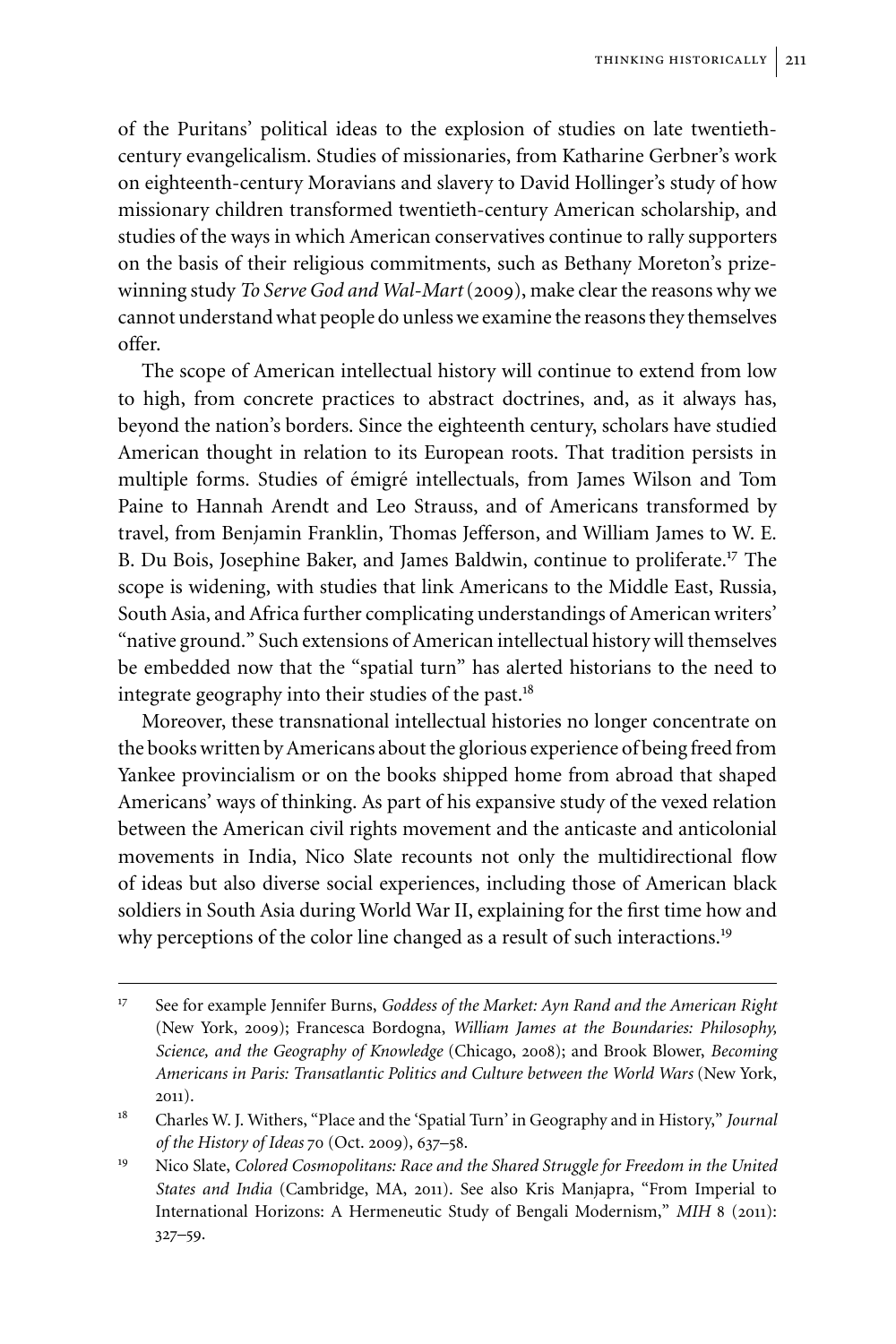The questions asked and the sources consulted will continue to expand as the global extension of transnational studies continues, yet the long-standard and still most familiar forms of intellectual history, namely the study of philosophy, political and social thought, and the relation between ideas and political and social movements, will surely persist. In *The Declaration of Independence: A Global History* (2007), David Armitage demonstrated that Jefferson's audience included not only Americans and Britons but, perhaps just as crucially, the rest of the world. If other nations had not been persuaded that the former colonists had a sound basis for declaring their independence from Britain, securing that independence would have been even more challenging. As Armitage showed by expanding his analysis chronologically as well as geographically, Jefferson's words have continued to reverberate in our own day.

Among the most arresting developments of recent years is the flurry of activity surrounding the eighteenth-century history of the Caribbean, specifically the emergence of what Laurent Dubois has called "an enslaved Enlightenment." Although scholars of slavery and antislavery, notably David Brion Davis and Seymour Drescher, have always employed a transnational framework, a new generation of historians is recasting the debate by looking away from Europe. Dubois, Vincent Brown, and Malech Ghachem have discussed the circulation of ideas in Saint Domingue before and after the French Revolution. They have shown how developing ideas of universal rights subverted the system of slavery and the means by which enslaved Africans, by their resistance and eventually through rebellion, themselves made concrete the abstract doctrine of the rights of man. Relying on a wide range of sources from legal documents to planters' warnings to the writings of French scribes after the Haitian Revolution, these scholars are giving new meaning to the idea that the intellectual history of the Atlantic world will become increasingly embodied, embedded, and extended as it expands to encompass the ideas of illiterate slaves who listened, talked, argued, and created their own doctrine of human rights.<sup>20</sup>

New studies of politics and reform in the early republic likewise span the Atlantic. The work of Rachel Hope Cleves, *The Reign of Terror in America* (2009), Sandra M. Gustafson, *Imagining Deliberative Democracy in the Early American Republic* (2011), and Matthew Rainbow Hale, *The French Revolution and the Transformation of American Democracy* (forthcoming), demonstrate the shaping influence of the French experience with democracy on the first party system in the US. Margaret Abruzzo's *Polemical Pain: Slavery, Cruelty, and the Rise of Humanitarianism* (2011) shows how British moral philosophy, sentimentalism,

<sup>20</sup> See Laurent Dubois, *Avengers of the New World: The Story of the Haitian Revolution* (Cambridge, MA, 2004); and *idem*, "An Enslaved Enlightenment: Rethinking the Intellectual History of the French Atlantic," *Social History* 31 (2006), 1–14.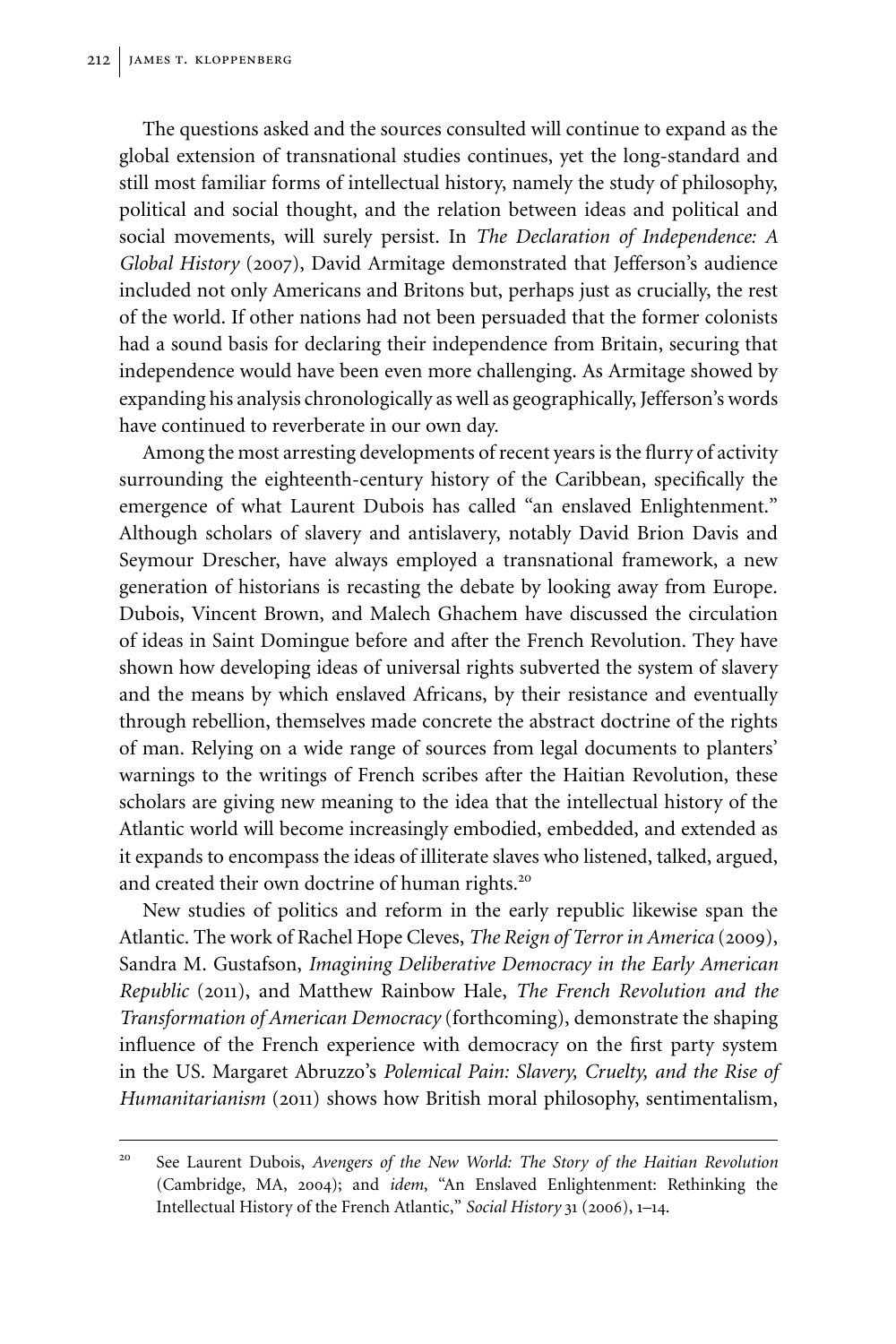and antislavery activism framed not only American abolitionism but also the proslavery arguments that developed in response.

Transnational topics in the nineteenth and twentieth centuries have continued to attract intellectual historians. Leslie Butler's *Critical Americans* (2007) picked up the challenge issued decades ago in the collection of essays *Victorian America* (1976) and explored the rich connections between late nineteenth-century writers on both sides of the Atlantic who shared commitments to the principle of democracy and dissatisfaction with its contemporary incarnations. My own book *Uncertain Victory* (1986) and Daniel Rodgers's *Atlantic Crossings* (1998) placed political developments in the late nineteenth and early twentieth centuries in a transatlantic context, showing how and why reform initiatives enjoyed different degrees of success even when they shared common roots. Recent studies of the liberal idea of modernization have used a global framework to show how that concept was deployed in the mid-twentieth century not only in the northern Atlantic but also in Asia and Africa. Histories of the idea of human rights likewise cannot be confined to a single national story. In an age of increasing globalization, transnational studies of ideas may become more the rule than the exception.<sup>21</sup>

Transnational studies of leftist intellectuals will increasingly be joined by studies of conservative thinkers. Angus Burgin's *Return of Laissez-Faire* uncovers the self-conscious commitment to building a conservative movement undertaken during World War II by European and American intellectuals who breathed life into ideas that many contemporaries considered irretrievably discredited by association with fascism.<sup>22</sup> If forging the link between academic economics and social theory and the eventual emergence of a renewed American conservatism in the 1970s and 1980s remains one of the most urgent challenges facing American historians, studies like Burgin's will be as indispensable as studies like Moreton's. Understanding conservatives' spirited defense of the free market means following the circuitous path that led from the Alps to the Ozarks, from Mt Pelerin to Bentonville. Historians must study newsletters and magazines as well as learned treatises, forage in archives of church groups and civic organizations as well as foundations and think tanks, and resist the inclination to see the traffic as oneway—in either direction. Will that project involve intellectual, social, cultural, political, religious, or economic history? Emphatically, yes.

Powerful as the transnational turn has been, fertile fields remain within the United States, notably in the study of western and southern intellectual history.

<sup>21</sup> Engerman *et al.*, *Staging Growth*; Elizabeth Borgwardt, *A New Deal for the World: America's Vision for Human Rights* (Cambridge, MA, 2005); Samuel Moyn, *The Last Utopia: Human Rights in History* (Cambridge, MA, 2010); and, more broadly, Thomas Bender, ed., *Rethinking American History in a Global Age* (Berkeley, 2002).

<sup>22</sup> Angus Burgin, *The Return of Laissez-Faire* (Cambridge, 2012).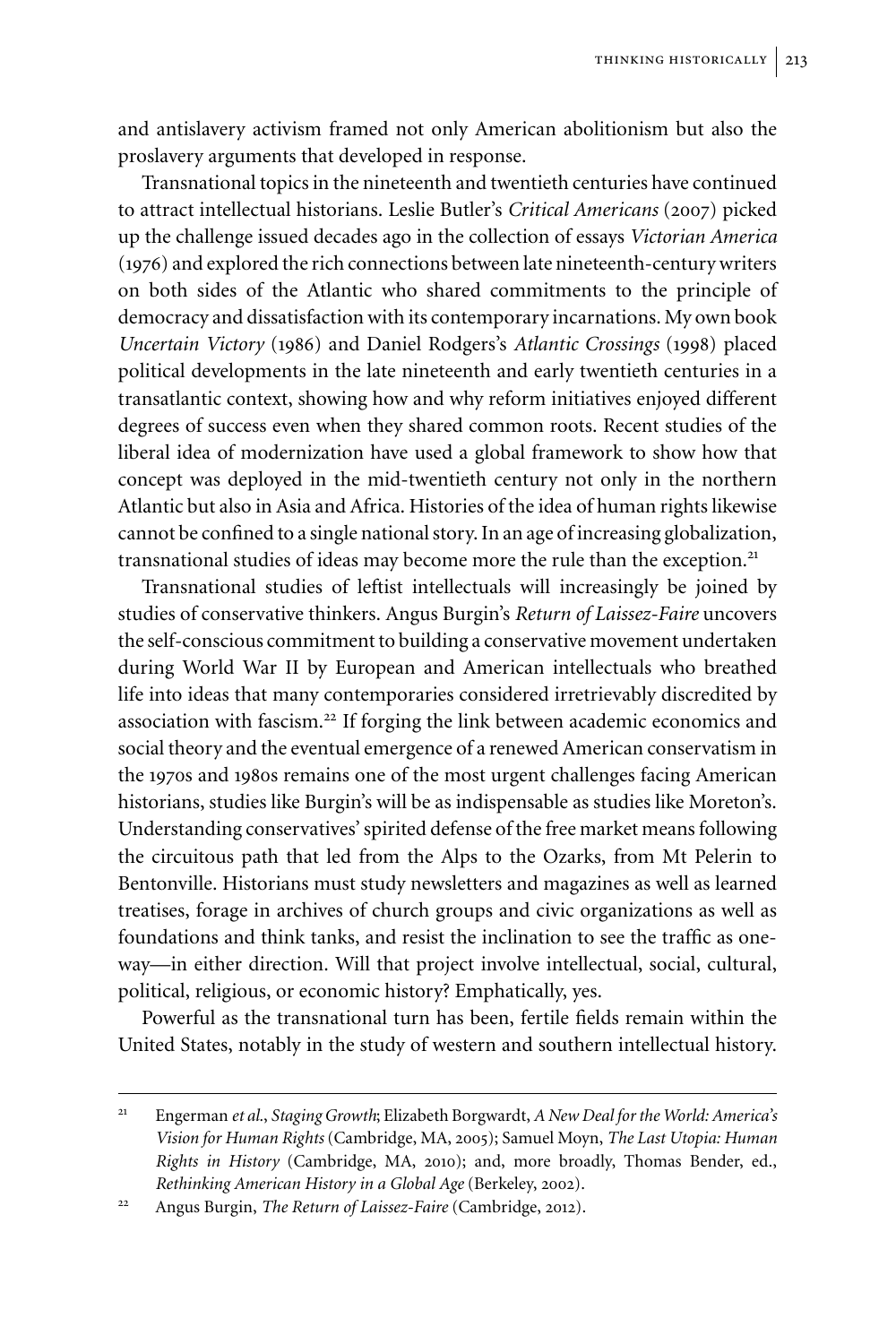When the nation's population and its leading universities were clustered in the North and the Midwest regions, intellectual historians' concentration on those regions made some sense. De-provincializing American intellectual history not only requires attention to the cultures of Europe, Asia, Africa, and the Caribbean. It also demands further efforts to explore long-understudied regions within the borders of the United States.<sup>23</sup>

Intellectual history will also continue to extend beyond the boundaries of our discipline. Blessed with instant electronic access to scholarly journals in fields such as literature, political theory, philosophy, law, medicine, public policy, science studies, the behavioral sciences, and critical theory, intellectual historians can effortlessly track developments in neighboring scholarly fields. To cite just a few obvious examples, journals such as*American Literary History*,*Critical Inquiry*, *Isis*, *Political Theory*, *Raritan*, and the *Yale Journal of Law and Humanities* often publish work that could just as easily appear in *Modern Intellectual History*. As scholars increasingly escape disciplinary silos and address topics wielding tools drawn from other parts of the academy, they are moving toward the extended eclecticism characteristic of intellectual history. Conceived as a cultural practice, intellectual history is thriving in many disciplinary homes.

New advances in technology will further enliven and complicate the historical study of ideas. With more and more texts digitally searchable, we will no longer estimate how often particular names or words or formulations appeared in the historical record. Computer-assisted analyses of texts will grow increasingly sophisticated. The complexity of grammar and word choice in individual texts can already be measured; the next frontier includes the ability to discern ironic understatement and parody. IBM's computer "Watson" can beat humans at the game of *Jeopardy*; will its descendants outperform our best graduate students in oral examinations and evaluate the work of future undergraduate history majors?

Such developments make many intellectual historians uneasy. Computers process words at a pace no human can match. As translation programs improve, machines will work through quantities and varieties of text that even the most relentless and multilingual researcher cannot match. But such anxieties are misplaced. No matter how much raw data textual analysis can provide, the interpretation of such data will remain a project for humans, not machines. Even now, the most sophisticated textual analysis is only as good as the people who design the protocols. Humans must decide what to count and how to analyze

<sup>&</sup>lt;sup>23</sup> The intellectual history of the West has so far attracted less attention than that of the South. Cf. Donald Worster, *A Passion for Nature: The Life of John Muir* (New York, 2008); Michael O'Brien, *Conjectures of Order: Intellectual Life and the American South, 1810–1860*, 2 vols. (Chapel Hill, 2004); and Michael Bernath, *Confederate Minds: The Struggle for Intellectual Independence in the Civil War South* (Chapel Hill, 2010).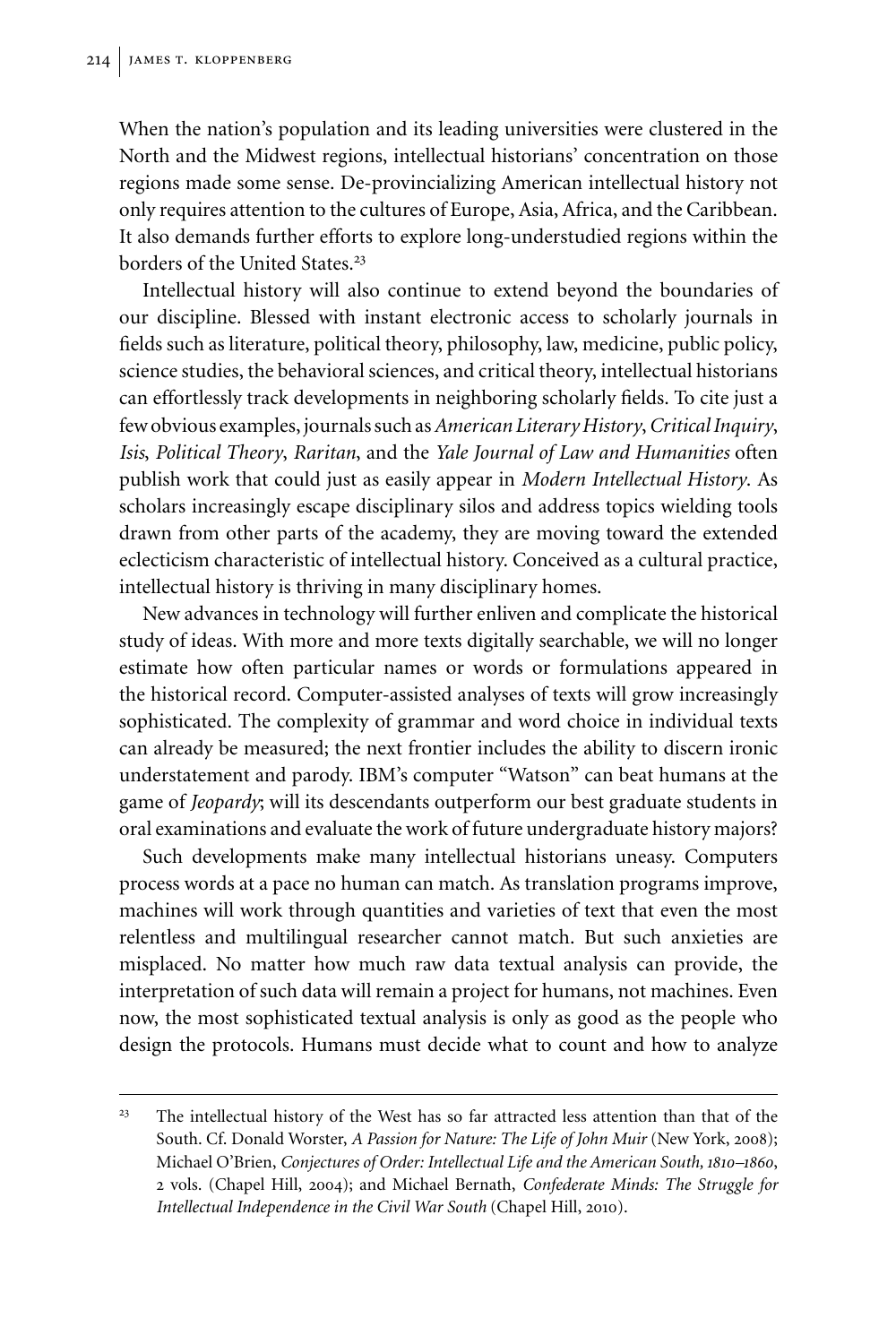the data that computers retrieve. Machines cannot know, on their own, what to do with the information they generate. Hearing the echoes of Rousseau in James Wilson's speeches, even though Wilson never used the phrase "general will"; recognizing the stamp of Aristotle and Hegel in Dewey's writings, even though Dewey abandoned Aristotelian and Hegelian terminology; and discerning the similarities and differences among the ideas of Judith Sargent Murray, Sarah Grimke, Charlotte Perkins Gilman, Betty Friedan, and Joan C. Williams will remain challenges that only discerning historians will be able to meet.

Exciting—or mind-numbing—new arenas for interpretation will emerge. The Library of Congress has begun cataloging and preserving the data contained in blogs. Given the nearly limitless options for analyzing that limitless information, computer analysis will prove indispensable. But the central question of coding will remain. There is no alternative to critical judgment in determining how to proceed once everything originally printed and everything digitally produced can be subjected to quantitative analysis. What criteria will determine the questions to be asked? We now realize that all of our analytical categories are constructions, tools that reflect conventions instead of resting on something fundamental or transhistorical. Can the critical insights that generated our suspicion of the "given" be translated into adequately nuanced criteria for searching in digital sources?

Will increasing reliance on computer-assisted textual analysis lead to a redefinition of historical studies? If quantitative analysis of the Evans imprints or the files of the *New York Times* leads us to ask only questions beginning with "what" or "how often" instead of "why," something precious will be lost. If cognitive science and evolutionary psychology yield a new positivist reductionism that leads its enthusiasts to see all forms of cultural expression as biological adaptations to changing stimuli, then questions of interpretation may seem epiphenomenal and intellectual historians will be out of business. But we need not be alarmed. Studies of the brain are demonstrating the inescapability of hermeneutics: at the most fundamental level, the brain must interpret the meaning of its perceptions of sense data.<sup>24</sup> Anxieties about scientism only echo the fears prompted by the earlier waves of sociobiology and quantitative analysis that have crested periodically since the 1870s. Questions of meaning and consciousness will recur.<sup>25</sup>

<sup>24</sup> See Eric Schwitzgebel, *Perplexities of Consciousness* (Cambridge, MA, 2011).

<sup>&</sup>lt;sup>25</sup> For a recent overview of developments in this domain, ranging from the Mapping the Republic of Letters project to work at the National Center for Supercomputing Applications, see Patricia Cohen, "A New Enlightenment: Digital Keys to the Humanities' Riches," *New York Times*, 17 Nov. 2010, pp. C1, C5. I am hardly the best guide: after reading Cohen's article in the newspaper, I clipped it and put it in a manila folder. The future lies with those whose folders are all electronic.